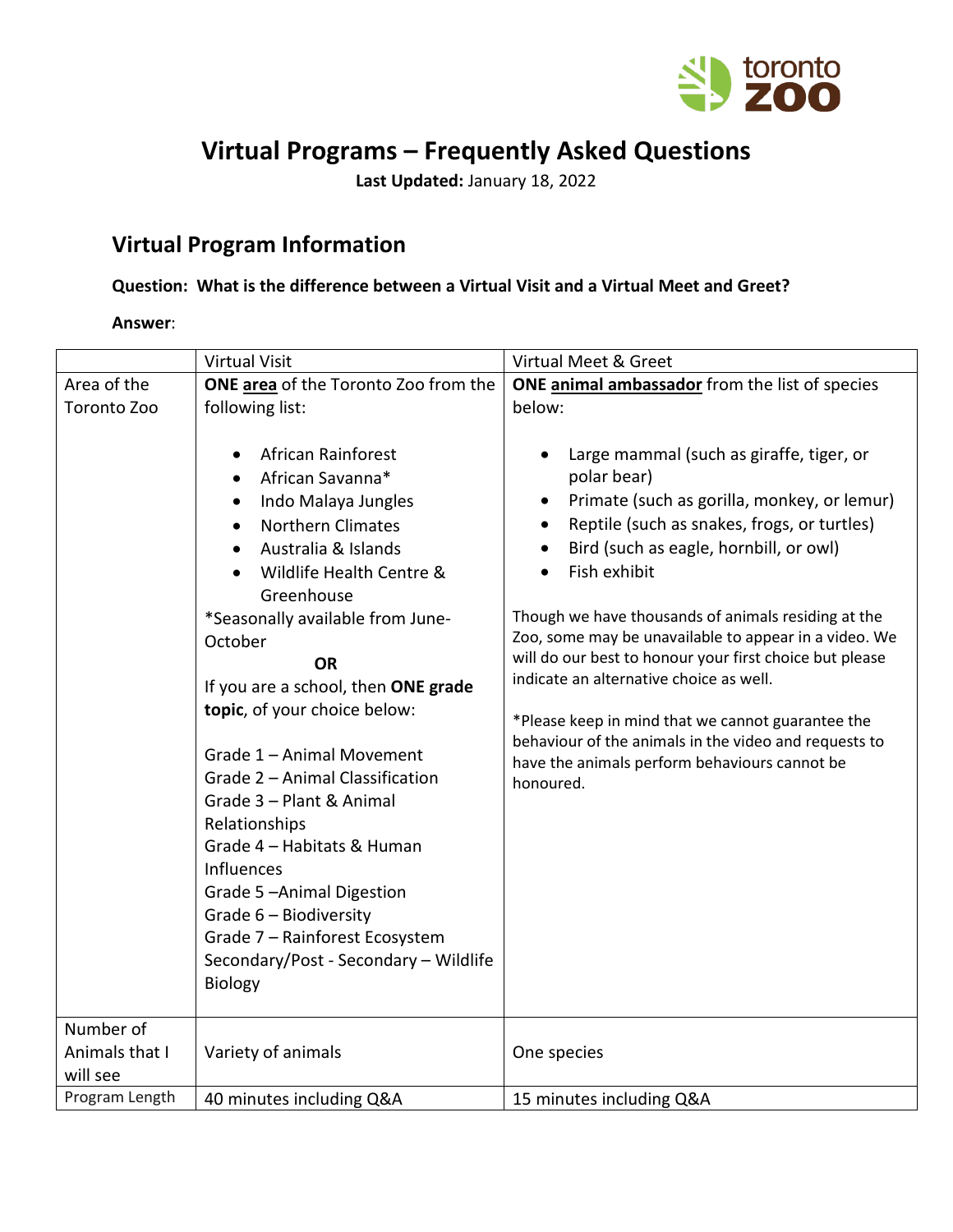

| Program Start             | 9:00 am, 10:15 am, 11:30 am, 1:30                                                                                                                                                                                                                                                                                                                                                                                                                                                                                                                                                     | 9:00 am, 10:15 am, 11:30 am, 1:30 pm, and                                                                                                                                                                                                                                                                                                                                                                                                                                                                                                                                 |
|---------------------------|---------------------------------------------------------------------------------------------------------------------------------------------------------------------------------------------------------------------------------------------------------------------------------------------------------------------------------------------------------------------------------------------------------------------------------------------------------------------------------------------------------------------------------------------------------------------------------------|---------------------------------------------------------------------------------------------------------------------------------------------------------------------------------------------------------------------------------------------------------------------------------------------------------------------------------------------------------------------------------------------------------------------------------------------------------------------------------------------------------------------------------------------------------------------------|
| <b>Times</b>              | pm, and 2:45 pm.                                                                                                                                                                                                                                                                                                                                                                                                                                                                                                                                                                      | 2:45 pm.                                                                                                                                                                                                                                                                                                                                                                                                                                                                                                                                                                  |
| Number of<br>participants | For all Classroom Connectionz (Zoo or<br>personally hosted) up to 2 classes may<br>participate per connection. If you wish to<br>include more than 2 classes in your<br>connection, we would be happy to<br>accommodate you at the rate of one<br>additional program fee per 2 classes.<br>For all Zoo Connectionz (Zoo or<br>personally hosted) up to 50 people may<br>participate per connection. If you wish to<br>include more than 50 participants, we<br>would be happy to accommodate you at<br>the rate of one additional program fee<br>per each additional 50 participants. | For all Classroom Connectionz (Zoo or personally hosted)<br>up to 2 classes may participate per connection. If you<br>wish to include more than 2 classes in your connection,<br>we would be happy to accommodate you at the rate of<br>one additional program fee per 2 classes.<br>For all Zoo Connectionz (Zoo or personally hosted) up to<br>50 people may participate per connection. If you wish to<br>include more than 50 participants, we would be happy<br>to accommodate you at the rate of one additional<br>program fee per each additional 50 participants. |
| Pre-Recorded              | Live                                                                                                                                                                                                                                                                                                                                                                                                                                                                                                                                                                                  | Live                                                                                                                                                                                                                                                                                                                                                                                                                                                                                                                                                                      |
| or Live                   |                                                                                                                                                                                                                                                                                                                                                                                                                                                                                                                                                                                       |                                                                                                                                                                                                                                                                                                                                                                                                                                                                                                                                                                           |
| Cost                      | $$110.62 + HST$                                                                                                                                                                                                                                                                                                                                                                                                                                                                                                                                                                       | $$52.50 + HST$                                                                                                                                                                                                                                                                                                                                                                                                                                                                                                                                                            |

**Question:** What time slots are available for virtual programs?

#### **Answer**:

Virtual programs are available during the following time slots:

9:00 am, 10:15 am, 11:30 am, 1:30 pm, and 2:45 pm. If none of these times work for you, please contact us at programs@torontozoo.ca to inquire if alternate arrangements can be made.

**Question:** What time zone are virtual programs presented in?

#### **Answer**:

Our virtual programs are presented in Eastern Standard Time (EST). Please take note of the time zone difference when booking a program, if your program takes place in a different time zone.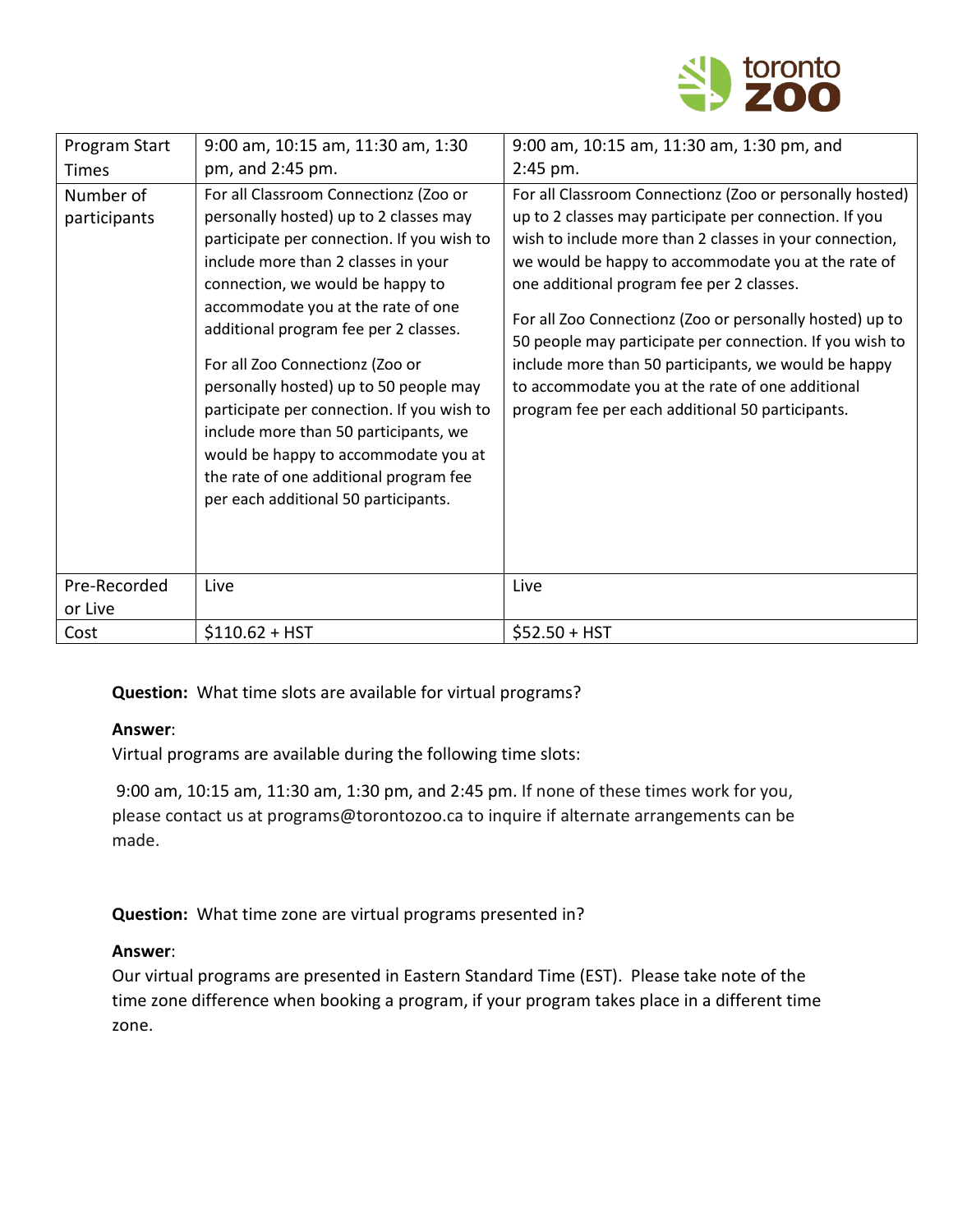

**Question:** Do you have any virtual programs for corporations?

#### **Answer**:

Please email us at [programs@torontozoo.ca](mailto:programs@torontozoo.ca) or call us at 416-392-5947 to discuss opportunities for virtual program experiences at the Toronto Zoo. We will work with your organization to customize your virtual experience.

**Question**: What days can I book a virtual program?

#### **Answer**:

Virtual programs are offered seven days a week, including weekends and holidays.

**Question**: Can I book an evening program?

#### **Answer**:

Currently our virtual programs take place during the day. We do not offer evening programs, as the Toronto Zoo is closed and our animals are not viewable. If your group meets in the evenings, you could consider selecting a Saturday or Sunday day time slot and make these special arrangements with your group.

**Question**: What online etiquette do you expect from us?

#### **Answer**:

Please ask your guests to remain muted during your virtual presentation and use the chat function in order to ask questions. You will always have the ability to mute and unmute in order to communicate with the Zoo program leader. The organizer or individual who has booked the virtual program is responsible for the behaviour of their guests or participants. To ensure the best experience possible for you and your guests, please be aware of your background noise when participating in the connection and ensure you mute and use the chat function if you are experiencing background noise at your location (e.g., other people, environmental noise etc.).

**Question**: Can we ask questions during the program?

#### **Answer**:

Yes, you can ask questions during your virtual program. During the virtual connection, the chat function will be available and can be used to send questions to the Zoo program leader. The Zoo program leader will only be able to reply vocally and will not be sending messages through the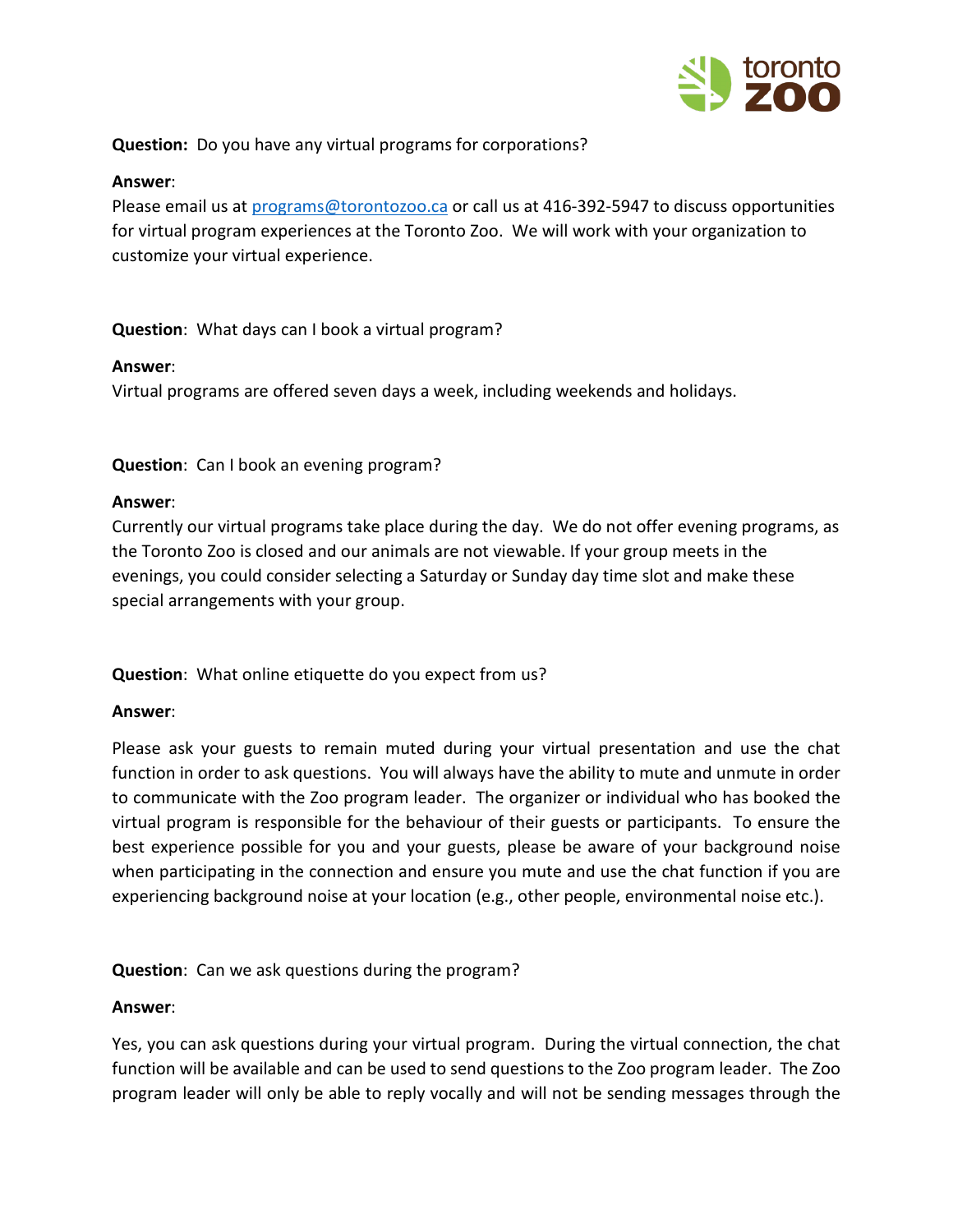

chat at any time. You can arrange with your program leader to allow for time at the end of your program for a verbal question and answer period.

**Question**: What online delivery platform is used by the Toronto Zoo?

**Answer**: The delivery platform we use is Zoom.

**Question**: What connection platforms can we use if we want to host the connection link for our virtual programs?

#### **Answer**:

If you would like to host the connection link, you may use Google Meet, MS Teams, Webex, Zoom, or any preferred platform. For any uncommon connection platforms not listed, please let us know and we can check if the connection link is possible.

**Question**: What type of equipment or technology do I need to connect with you virtually?

#### **Answer**:

If you are a classroom or have a shared learning space, you will need an internet connection, computer, microphone, projector, and something to project onto (screen, Smart Board, etc).

If participants are joining from their own homes, they will need an internet connection and a device (computer, tablet, phone, etc.) where they can view the session.

**Question**: Can I record a virtual session to share?

#### **Answer**:

Yes, you can record a session and share the recorded session with your guests or participants that have booked the program. Sorry, Toronto Zoo virtual program recordings are not permitted to be shared on social media or outside participants from the program.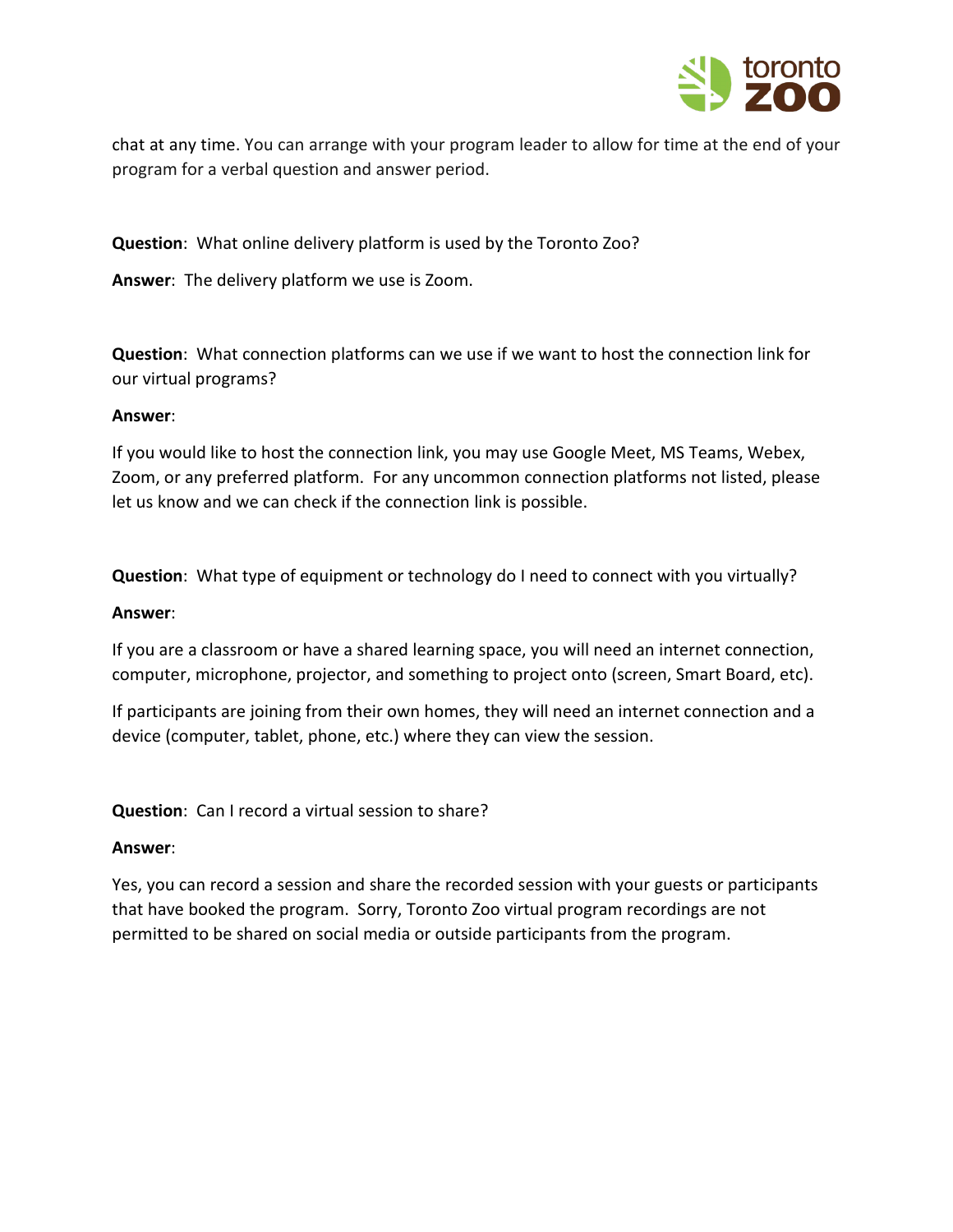

**Question**: Are your virtual programs live or pre-recorded?

#### **Answer**:

Our Virtual Visits and Virtual Meet & Greets are presented live. Virtual Visits include a Zoo program leader presenting in real Eastern Standard Time (EST), with live animals viewable in their enclosures (subject to availability).

Our Zoo Greetingz & Celebrations are pre-recorded videos, which are sent to the purchaser via email.

**Question**: Who delivers your virtual programs?

**Answer**: A knowledgeable and enthusiastic program leader from the Zoo's Learning & Engagement Branch delivers our virtual programs.

**Question**: What animals will I see during my Virtual Visit?

**Answer**: When you book your Virtual Visit, you will be able to select either a specific area of the Zoo OR, for schools, a curriculum topic.

The following areas are currently offered:

- African Rainforest
- African Savanna
- Indo-Malaya Jungles
- Northern Climates
- Australia & Islands
- Wildlife Health Centre & Greenhouse

The following curriculum topics are currently offered:

- Grade 1 Animal Movement
- Grade 2 Animal Classification
- Grade 3 Plant & Animal Relationships
- Grade 4 Habitats & Human Influences
- Grade 5 –Animal Digestion
- Grade 6 Biodiversity
- Grade 7 Rainforest Ecosystem
- Secondary/Post Secondary Wildlife Biology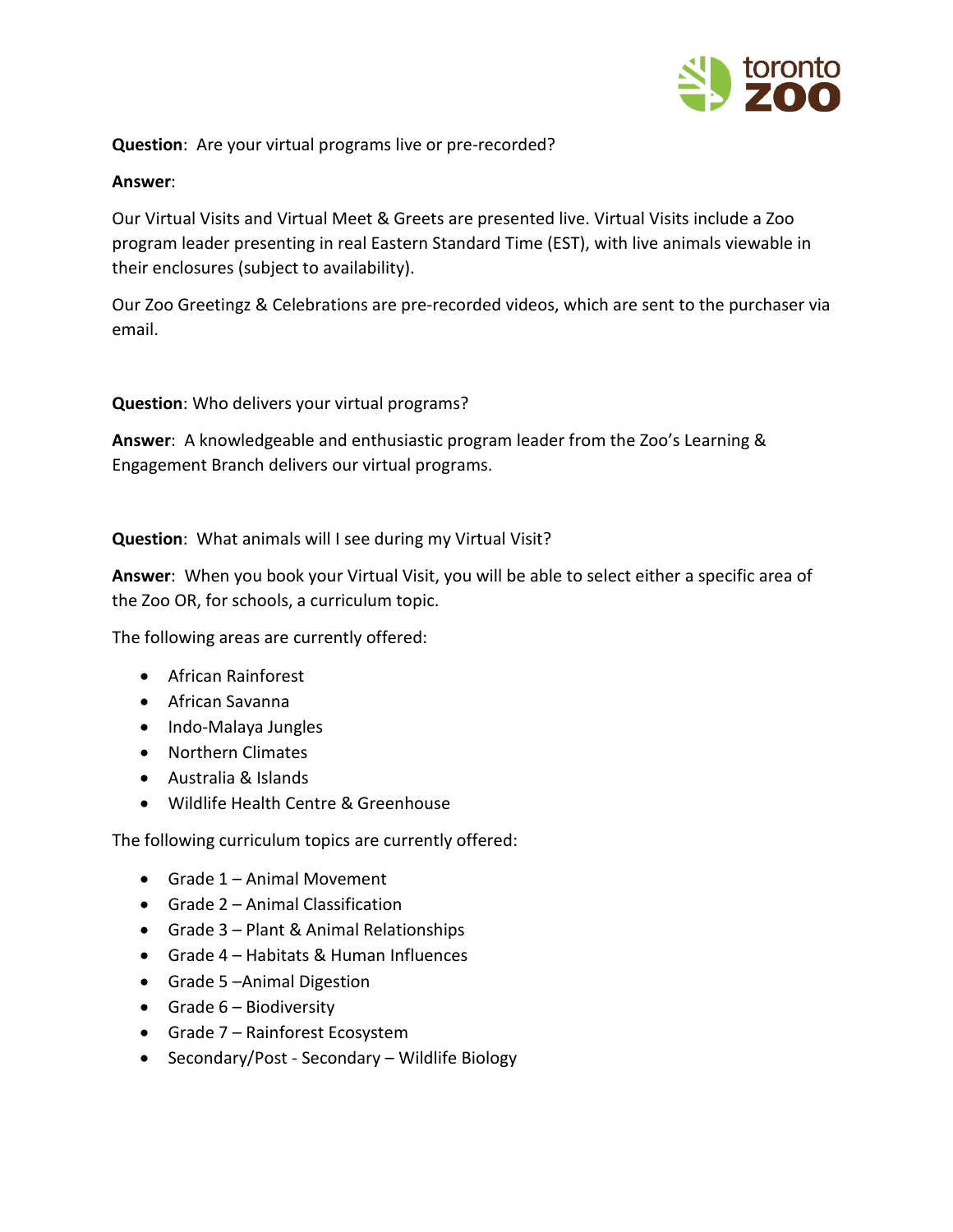

Due to factors such as weather, animal health, and the individual preferences of specific animals, we cannot provide an itinerary of specifically what animal(s) you will see during your Virtual Visit. On the day of your program, the program leader will assess the animals available and build the best tour possible for you. You will not see every animal at the Zoo or in a specific area during your Virtual Visit.

To learn more about the various animals that live at the Toronto Zoo, please visit [https://www.torontozoo.com/animals.](https://www.torontozoo.com/animals)

**Question**: What animals will I see on my Meet & Greet?

#### **Answer**:

When you book your Meet & Greet, you will select an animal ambassador type. We currently offer the following types of ambassadors: large mammal, primate, reptile, bird, or fish. On the morning of your Virtual Meet & Greet, your program leader will assess the animals available and select the one that will provide the best experience for you. We cannot guarantee your Meet & Greet will take place at a specific individual animal, however please note in your booking any special requests and we will do our best to honour the request, provided it will still provide a good experience for you.

**Question**: How many people can participate in the virtual experience?

#### **Answer**:

For all Zoo Connectionz (Zoo or personally hosted) up to 50 people may participate. If you wish to include more than 50 people you are welcome to do so at the rate of one additional program fee per 50 participants.

For all Classroom Connectionz (Zoo or personally hosted) up to 2 classes may participate. If you wish to include more than 2 classes, you are welcome to do so at the rate of one additional program fee per 2 classes.

**Question**: Do you offer virtual programs in French or any other language?

**Answer**: Unfortunately, we do not deliver virtual programs in French or any other languages however, you are welcome to have an interpreter join you virtually to translate the program for your participants. Our program leaders deliver all virtual programs in English.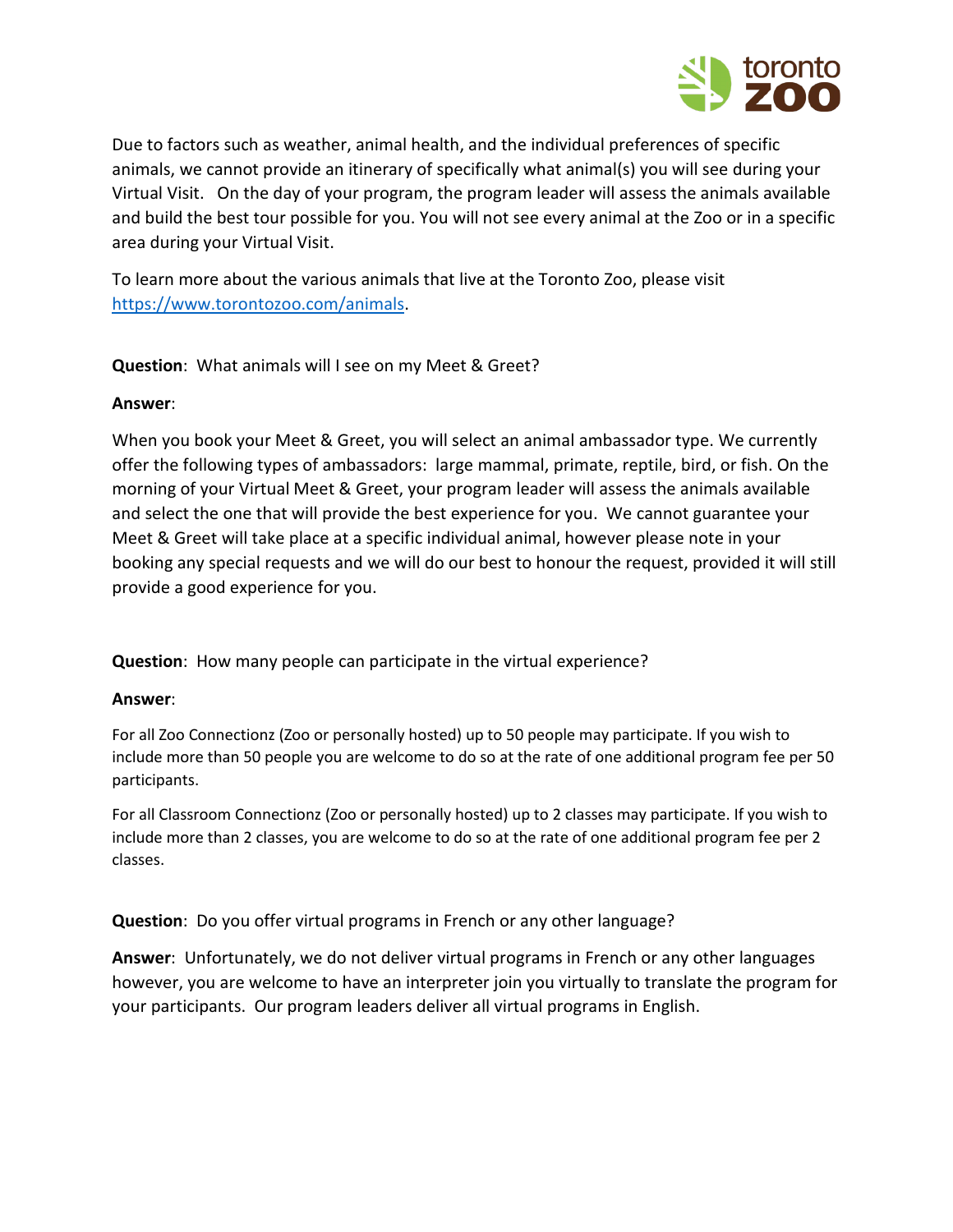

**Question**: When and how will I get the Zoo Greetingz that I have purchased?

**Answer**: Zoo Greetingz are sent to the email address provided to us upon registration prior to the deadline you specify during registration. The link to your Zoo Greetingz video is provided in the email and can be shared with whomever you wish.

**Question**: What does a Zoo Greetingz look like and how is my message included?

**Answer**: Zoo Greetingz are sent in MP4 format. The message that you provided for us will be included in the video greeting in written format.

**Question**: Do you have any promotional material I can use to promote the virtual program or give to the guests of my virtual program?

**Answer**: Due to the environmental conservation efforts of the Toronto Zoo we do not offer printed promotional material. Please feel free to use our website content for promotional and/or marketing purposes in order to promote or give more information to your participants about the virtual program.

Virtual program information can be found on our website at <https://www.torontozoo.com/zootoyou/zooconnectionz>

**Question**: Do you have any recommendations of the best area to select for my Virtual Visit?

**Answer**: Our program leaders do their best to ensure you have the best experience possible, regardless of the areas or curriculum topic you select. We recommend determining some of your group's favourite animals and then contacting us for further assistance on selecting an area for your Virtual Visit or species for your Meet & Greet, if need be.

### **Booking a Virtual Program**

**Question**: Who can book a virtual program?

**Answer**: Anyone ages 18 and up can book a virtual program. Corporations, community groups or associations, schools, youth groups (eg., scouts, guides, church youth groups etc.), families, or individuals etc. that are interested in a personalized virtual program may book.

Please note: there are no age restrictions for guests viewing the virtual program.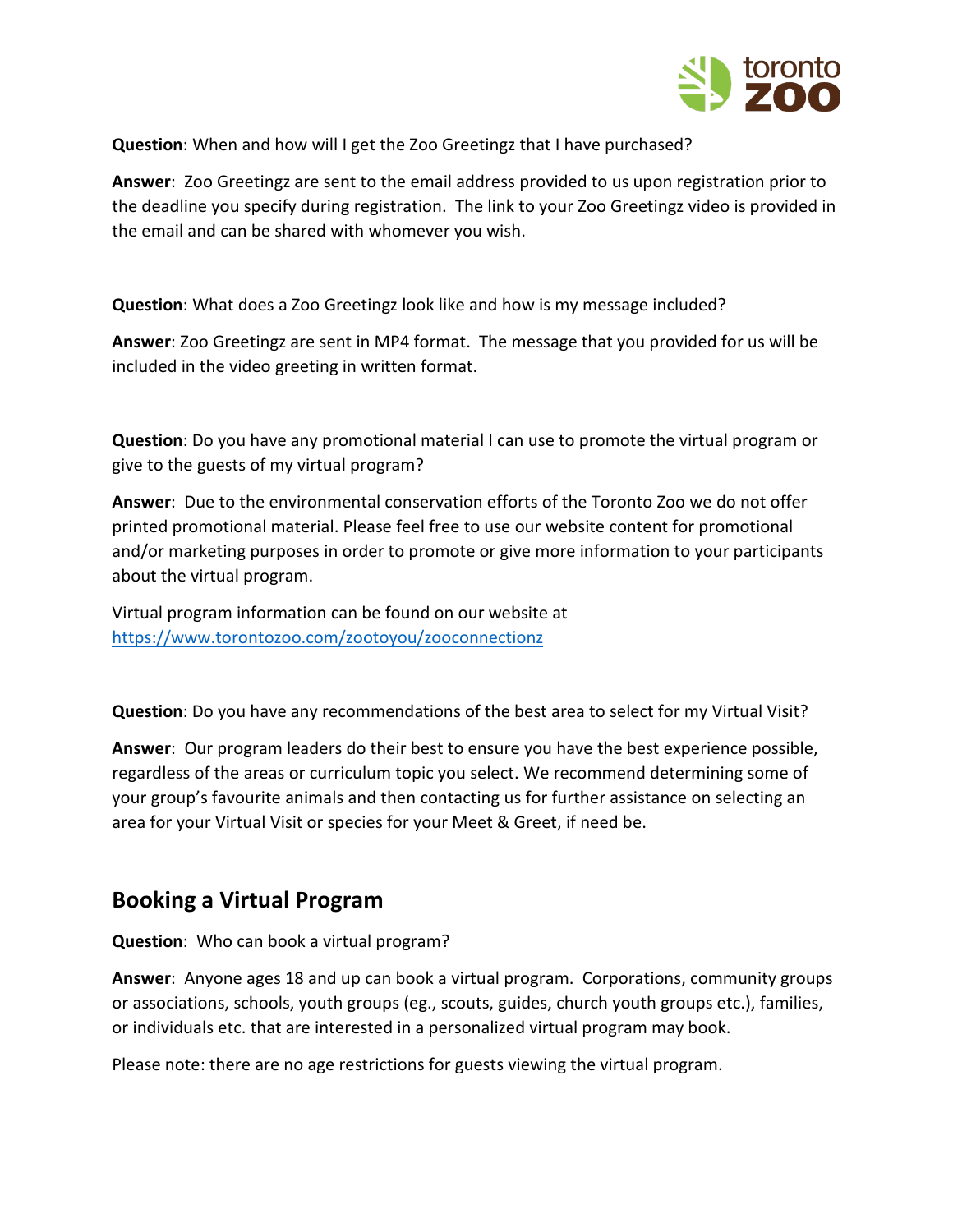

#### **Question**: How do I book a virtual program?

**Answer**: Please click on this link to create an account, [https://torontozoo.campbrainregistration.com](https://torontozoo.campbrainregistration.com/)

Once an account has been created and you are logged in to our online registration system, you will be able to choose your preferred program from the list of programs that are currently available. Please read the instructions and follow the guidelines through the registration process. Upon completing your registration, you will receive an automatic email including further details and instructions.

**Question**: How do I book multiple programs, for example a virtual visit and a virtual meet & greet, or more than one program?

**Answer**: If you are thinking of booking multiple programs, please contact us first at [programs@torontozoo.ca](mailto:programs@torontozoo.ca) or 416-392-5947 (Monday to Friday between 8:00 am to 4:30 pm) so that we can assist you.

**Question**: How do I add on another virtual program once I have already paid for one program?

**Answer**: If you would like to book another virtual program, **on a different date**, you can do so by logging back in and starting a new registration.

If you would like to register for an additional program **on the same day**, then please contact us at [programs@torontozoo.ca](mailto:programs@torontozoo.ca) or 416-392-5947.

**Question**: How do I pay for my virtual program?

**Answer**: All virtual experience payments are completed online via major credit card. We accept Visa, MasterCard, and AMEX.

At this time, unfortunately we do not accept electronic transfers (e-transfer), debit cards, or debit credit cards.

**Question**: If I have further questions or need assistance with my registration, who do I contact?

**Answer**: Please contact us at [programs@torontozoo.ca](mailto:programs@torontozoo.ca) or 416-392-5947, Monday to Friday from 8:00 am to 4:30 pm.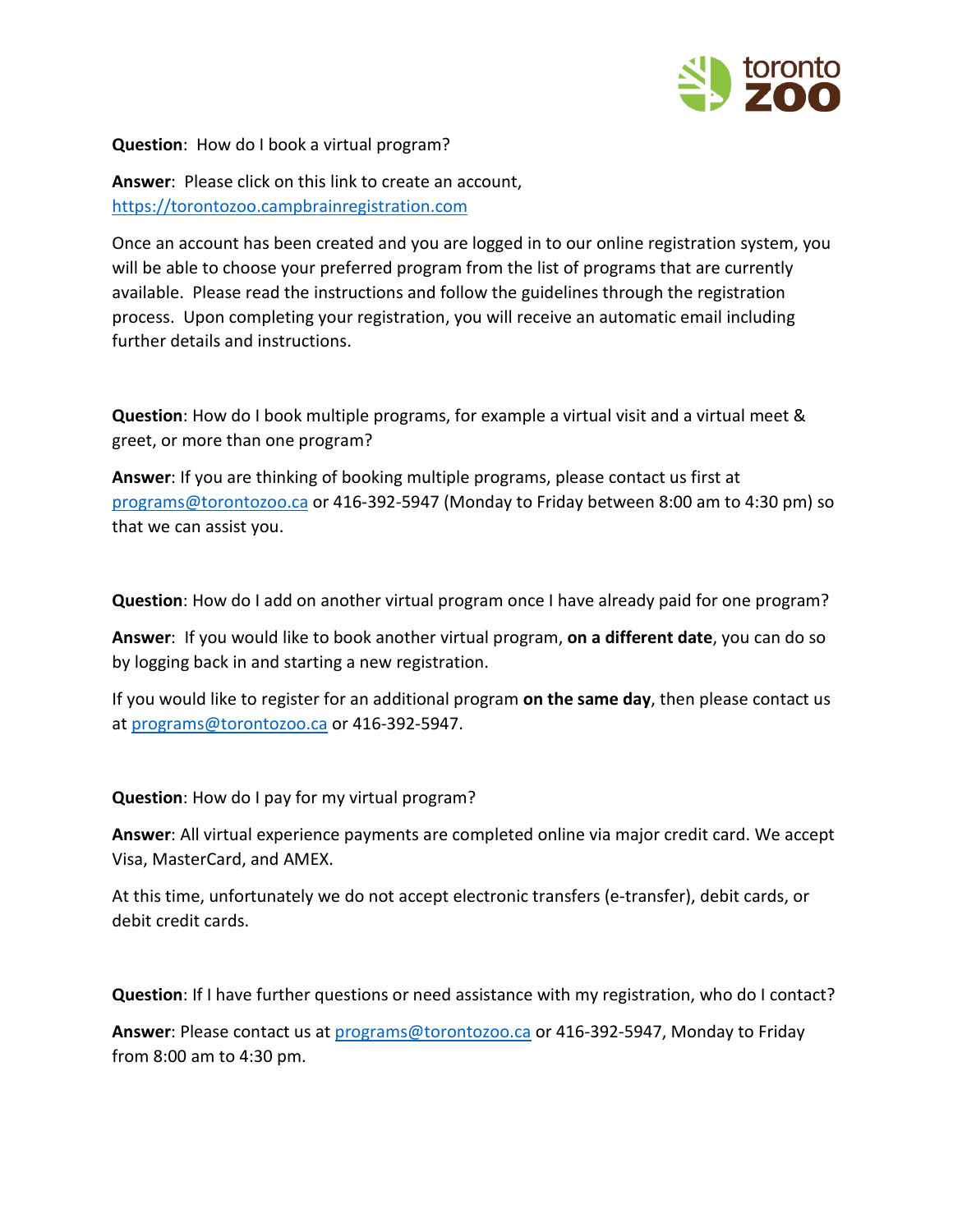

**Question**: Can my organization be invoiced for payment as part of my online registration?

**Answer**: Our preferred method payment is online via credit card, however schools that are part of an Ontario Public or Catholic School Board can request to be invoiced for payment. Otherwise, we accept credit card payments online for your virtual experiences including Visa, MasterCard, or AMEX.

**Question**: Can I have a receipt for the virtual program that I have purchased?

**Answer**: You can view your current statement of account anytime by logging into your online registration account. A statement of account includes all charges and payments accrued by this account which is equivalent to a receipt.

**Question**: How do I log back on to my account?

**Answer**: You can log back onto your account by going to our website <https://www.torontozoo.com/zootoyou> with your username and password. If you have forgotten your password, please click on the "forgot password" button to reset your password.

**Question**: What is the refund policy?

#### **Answer**:

All refund requests must be made in writing to programs@torontozoo.ca

Cancellations received at least 8 days prior to the connection date are 100% refundable minus a \$13.27 + HST administrative fee.

Cancellations received within 7 days of the connection date are not eligible for a refund.

All transfers or alterations to a purchased Virtual Experience are subject to an administrative fee of \$13.27 + HST and notice of at least 48 hours prior to the date of the connection.

**Question**: How do I change, re-schedule, or cancel my scheduled tour/time and/or date? Is there an administrative fee to change details of my virtual program once I have booked?

#### **Answer**:

If you need to change or cancel your virtual program, please email us at [programs@torontozoo.ca.](mailto:programs@torontozoo.ca) All transfers or alterations to a purchased Virtual Experience are subject to an administrative fee of \$13.27 + HST and notice of at least 48 hours prior to the date